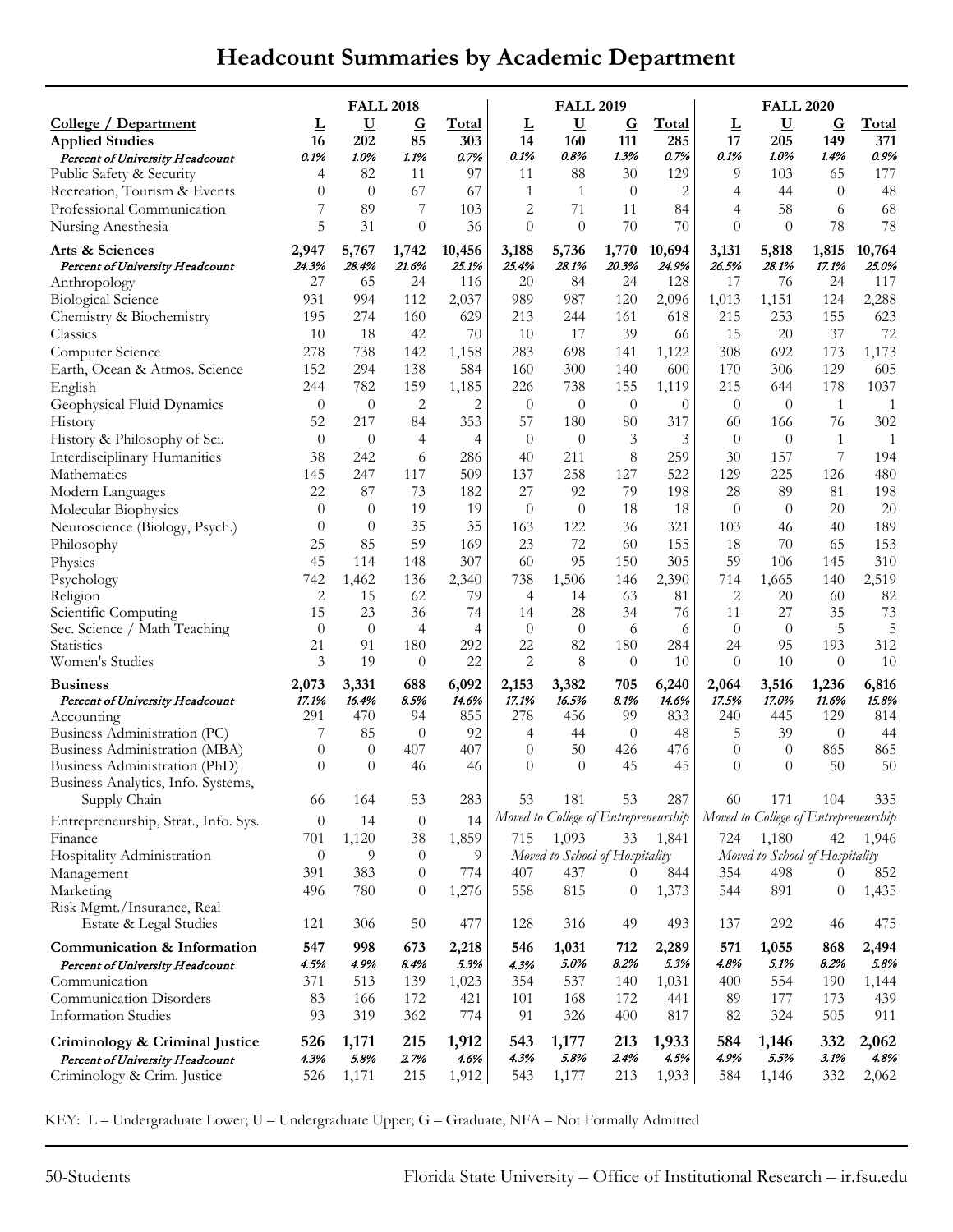## **Headcount Summaries by Academic Department**

|                                                                                                              | <b>FALL 2018</b> |                                        |                                |                        |                           | <b>FALL 2019</b>                     |                                  |                           | <b>FALL 2020</b>                       |                                        |                                  |                           |  |
|--------------------------------------------------------------------------------------------------------------|------------------|----------------------------------------|--------------------------------|------------------------|---------------------------|--------------------------------------|----------------------------------|---------------------------|----------------------------------------|----------------------------------------|----------------------------------|---------------------------|--|
| <u>College / Department</u><br>Education<br>Percent of University Headcount                                  | Ţ<br>374<br>3.1% | $\overline{\mathsf{U}}$<br>534<br>2.6% | $\overline{G}$<br>889<br>11.0% | Total<br>1,797<br>4.3% | Ţ<br>368<br>2.9%          | $\bf U$<br>563<br>2.8%               | $\overline{G}$<br>1,034<br>11.9% | Total<br>1,965<br>4.6%    | $\overline{\mathsf{r}}$<br>359<br>3.0% | $\overline{\mathbf{U}}$<br>567<br>2.7% | $\overline{G}$<br>1,320<br>12.4% | Total<br>2,246<br>5.2%    |  |
| Ed. Psych. & Learning Systems                                                                                | $\theta$         | $\theta$                               | 349                            | 349                    | $\theta$                  | $\theta$                             | 360                              | 360                       | $\theta$                               | $\theta$                               | 473                              | 473                       |  |
| Sport Management                                                                                             | 179              | 263                                    | 124                            | 566                    | 228                       | 284                                  | 142                              | 654                       | 223                                    | 268                                    | 179                              | 670                       |  |
| Ed. Leadership & Policy Studies                                                                              | $\theta$         | $\theta$                               | 267                            | 267                    | $\theta$                  | $\theta$                             | 272                              | 272                       | $\theta$                               | $\theta$                               | 326                              | 326                       |  |
| School of Teacher Education                                                                                  | 195              | 271                                    | 149                            | 615                    | 140                       | 279                                  | 260                              | 679                       | 136                                    | 299                                    | 342                              | 777                       |  |
| Engineering                                                                                                  | 667              | 1,169                                  | 261                            | 2,097                  | 688                       | 1,169                                | 266                              | 2,123                     | 671                                    | 1,215                                  | 311                              | 2,197                     |  |
| Percent of University Headcount                                                                              | 5.5%             | 5.8%                                   | 3.2%                           | 5.0%                   | 5.5%                      | 5.7%                                 | 3.1%                             | 5.0%                      | 5.7%                                   | 5.9%                                   | 2.9%                             | 5.1%                      |  |
| Mechanical Engineering                                                                                       | 192              | 336                                    | 66                             | 594                    | 188                       | 324                                  | 68                               | 580                       | 191                                    | 332                                    | 74                               | 597                       |  |
| Civil & Environmental Eng.                                                                                   | 141              | 257                                    | 44                             | 442                    | 143                       | 260                                  | 46                               | 449                       | 138                                    | 274                                    | 50                               | 462                       |  |
| Chemical & Biomedical Eng.                                                                                   | 192              | 244                                    | 34                             | 470                    | 199                       | 240                                  | 32                               | 471                       | 189                                    | 282                                    | 45                               | 516                       |  |
| Industrial & Manufacturing Eng.                                                                              | 34               | 108                                    | 44                             | 187                    | 34                        | 97                                   | 56                               | 187                       | 31                                     | 95                                     | 78                               | 204                       |  |
| Electrical & Computer Eng.                                                                                   | 108              | 224                                    | 72                             | 404                    | 124                       | 248                                  | 64                               | 436                       | 122                                    | 232                                    | 64                               | 418                       |  |
| Entrepreneurship<br>Percent of University Headcount<br>Jim Moran Entrepreneurship<br>Retail Entrepreneurship | 267<br>2.2%      | 252<br>1.2%                            | $\bf{0}$<br>0.0%               | 519<br>1.2%            | 291<br>2.3%<br>177<br>114 | 467<br>2.3%<br>181<br>286            | 8<br>0.1%<br>$\theta$<br>8       | 766<br>1.8%<br>358<br>408 | 227<br>1.9%<br>149<br>78               | 417<br>2.0%<br>184<br>233              | 33<br>0.3%<br>17<br>16           | 677<br>1.6%<br>350<br>327 |  |
| <b>Fine Arts</b>                                                                                             | 284              | 633                                    | 295                            | 1,212                  | 331                       | 631                                  | 295                              | 1,257                     | 341                                    | 602                                    | 285                              | 1,228                     |  |
| Percent of University Headcount                                                                              | 2.3%             | 3.1%                                   | 3.7%                           | 2.9%                   | 2.6%                      | 3.1%                                 | 3.4%                             | 2.9%                      | 2.9%                                   | 2.9%                                   | 2.7%                             | 2.8%                      |  |
| Art                                                                                                          | 85               | 266                                    | 27                             | 378                    | 89                        | 248                                  | 25                               | 362                       | 87                                     | 246                                    | 29                               | 362                       |  |
| Art Education                                                                                                | $\theta$         | $\theta$                               | 95                             | 95                     | $\theta$                  | $\theta$                             | 92                               | 92                        | $\theta$                               | $\theta$                               | 96                               | 96                        |  |
| Art History                                                                                                  | 15               | 54                                     | 48                             | 117                    | 19                        | 55                                   | 48                               | 122                       | 20                                     | 41                                     | 50                               | 111                       |  |
| Dance                                                                                                        | 34               | 50                                     | 26                             | 110                    | 40                        | 43                                   | 26                               | 109                       | 42                                     | 42                                     | 16                               | 100                       |  |
| Interior Design                                                                                              | 63               | 112                                    | 14                             | 189                    | 83                        | 116                                  | 20                               | 219                       | 73                                     | 117                                    | 12                               | 202                       |  |
| Theatre                                                                                                      | 87               | 151                                    | 85                             | 323                    | 100                       | 169                                  | 84                               | 353                       | 119                                    | 156                                    | 82                               | 357                       |  |
| The Graduate School                                                                                          | 0                | 0                                      | 12                             | 12                     | 0                         | 0                                    | 14                               | 14                        | $\bf{0}$                               | $\boldsymbol{0}$                       | 16                               | 16                        |  |
| Percent of University Headcount                                                                              | 0.0%             | 0.0%                                   | 0.1%                           | 0.0%                   | 0.0%                      | 0.0%                                 | 0.1%                             | $0.0\%$                   | 0.0%                                   | 0.0%                                   | 0.2%                             | $0.0\%$                   |  |
| <b>Hospitality</b>                                                                                           | 127              | 418                                    | 0                              | 545                    | 148                       | 427                                  | $\bf{0}$                         | 575                       | 99                                     | 412                                    | 31                               | 542                       |  |
| Percent of University Headcount                                                                              | 1.0%             | 2.1%                                   | 0.0%                           | 1.3%                   | 1.2%                      | 2.1%                                 | 0.0%                             | 1.3%                      | 0.8%                                   | 2.0%                                   | 0.3%                             | 1.3%                      |  |
| <b>Human Sciences</b>                                                                                        | 593              | 1,475                                  | 117                            | 2,185                  | 576                       | 1,246                                | 129                              | 1,951                     | 540                                    | 1,224                                  | 154                              | 1,918                     |  |
| Percent of University Headcount                                                                              | 4.9%             | 7.3%                                   | 1.5%                           | 5.2%                   | 4.6%                      | 6.1%                                 | 1.5%                             | 4.6%                      | 4.6%                                   | 5.9%                                   | 1.5%                             | 4.4%                      |  |
| Retail Merch./Product Dev.<br>Nutrition, Food &                                                              | 3                | 194                                    | $\theta$                       | 197                    |                           | Moved to College of Entrepreneurship |                                  |                           | Moved to College of Entrepreneurship   |                                        |                                  |                           |  |
| <b>Exercise Science</b>                                                                                      | 430              | 719                                    | 86                             | 1,235                  | 451                       | 645                                  | 97                               | 1,193                     | 441                                    | 717                                    | 116                              | 1,274                     |  |
| Family & Child Sciences                                                                                      | 160              | 562                                    | 31                             | 753                    | 125                       | 601                                  | 32                               | 758                       | 99                                     | 507                                    | 38                               | 644                       |  |
| Law                                                                                                          | 0                | 0                                      | 727                            | 727                    | 0                         | 0                                    | 852                              | 852                       | 0                                      | $\bf{0}$                               | 1,024                            | 1,024                     |  |
| Percent of University Headcount                                                                              | 0.0%             | $0.0\%$                                | $9.0\%$                        | 1.7%                   | 0.0%                      | 0.0%                                 | 9.8%                             | 2.0%                      | 0.0%                                   | 0.0%                                   | 9.7%                             | 2.4%                      |  |
| Medicine                                                                                                     | 572              | 251                                    | 624                            | 1,447                  | 428                       | 353                                  | 685                              | 1,466                     | 346                                    | 395                                    | 711                              | 1,452                     |  |
| Percent of University Headcount                                                                              | 4.7%             | 1.2%                                   | 7.7%                           | 3.5%                   | 3.4%                      | 1.7%                                 | 7.9%                             | 3.4%                      | 2.9%                                   | 1.9%                                   | 6.7%                             | 3.4%                      |  |
| Health Sciences Interdisciplinary                                                                            | 572              | 251                                    | 135                            | 958                    | 428                       | 353                                  | 49                               | 830                       | 346                                    | 395                                    | 43                               | 784                       |  |
| Medicine                                                                                                     | $\theta$         | $\theta$                               | 489                            | 489                    | $\theta$                  | $\theta$                             | 636                              | 636                       | $\theta$                               | $\theta$                               | 668                              | 668                       |  |
| <b>Motion Picture Arts</b>                                                                                   | 30               | 74                                     | 72                             | 176                    | 36                        | 69                                   | 70                               | 175                       | 34                                     | 70                                     | 65                               | 169                       |  |
| Percent of University Headcount                                                                              | 0.2%             | 0.4%                                   | 0.9%                           | 0.4%                   | 0.3%                      | 0.3%                                 | 0.8%                             | 0.4%                      | 0.3%                                   | 0.3%                                   | 0.6%                             | 0.4%                      |  |
| Music                                                                                                        | 284              | 443                                    | 334                            | 1,061                  | 303                       | 440                                  | 356                              | 1,099                     | 255                                    | 442                                    | 355                              | 1,052                     |  |
| Percent of University Headcount                                                                              | 2.3%             | 2.2%                                   | 4.1%                           | 2.5%                   | 2.4%                      | 2.2%                                 | 4.1%                             | 2.6%                      | 2.2%                                   | 2.1%                                   | 3.3%                             | 2.4%                      |  |
| Music                                                                                                        | 256              | 372                                    | 326                            | 954                    | 277                       | 362                                  | 349                              | 988                       | 236                                    | 367                                    | 345                              | 948                       |  |
| Music, Liberal Studies                                                                                       | 28               | 71                                     | 8                              | 107                    | 26                        | 78                                   | 7                                | 111                       | 19                                     | 75                                     | 10                               | 104                       |  |
| Nursing                                                                                                      | 523              | 250                                    | 79                             | 852                    | 487                       | 245                                  | 76                               | 808                       | 388                                    | 272                                    | 85                               | 745                       |  |
| Percent of University Headcount                                                                              | 4.3%             | 1.2%                                   | 1.0%                           | 2.0%                   | 3.9%                      | 1.2%                                 | 0.9%                             | 1.9%                      | 3.3%                                   | 1.3%                                   | 0.8%                             | 1.7%                      |  |

KEY: L – Undergraduate Lower; U – Undergraduate Upper; G – Graduate; NFA – Not Formally Admitted